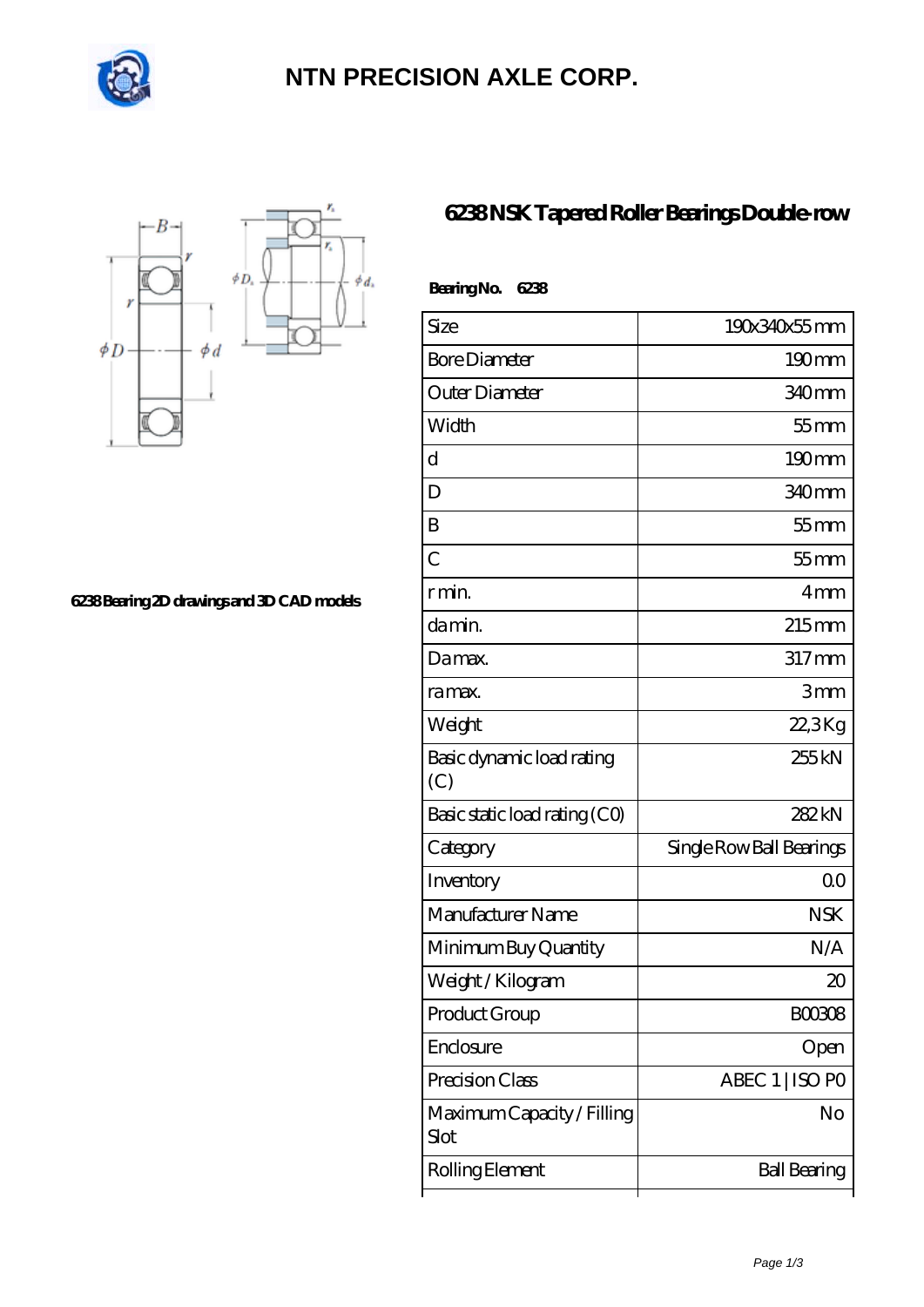

## **[NTN PRECISION AXLE CORP.](https://101dir.com)**

| Snap Ring                        | No                                                                                                                                                                                                                           |
|----------------------------------|------------------------------------------------------------------------------------------------------------------------------------------------------------------------------------------------------------------------------|
| <b>Internal Special Features</b> | No                                                                                                                                                                                                                           |
| Cage Material                    | Steel                                                                                                                                                                                                                        |
| Internal Clearance               | CO-Medium                                                                                                                                                                                                                    |
| Inch - Metric                    | Metric                                                                                                                                                                                                                       |
| Long Description                 | 190MM Bore; 340MM<br>Outside Diameter; 55MM<br>Outer Race Width; Open;<br>Ball Bearing, ABEC 1   ISO<br>PQ No Filling Slot; No Snap<br>Ring, No Internal Special<br>Features; CO-Medium<br>Internal Clearance; Steel<br>Cage |
| <b>Other Features</b>            | Deep Groove                                                                                                                                                                                                                  |
| Category                         | Single Row Ball Bearing                                                                                                                                                                                                      |
| <b>UNSPSC</b>                    | 31171504                                                                                                                                                                                                                     |
| Harmonized Tariff Code           | 8482.105068                                                                                                                                                                                                                  |
| Noun                             | Bearing                                                                                                                                                                                                                      |
| Keyword String                   | Ball                                                                                                                                                                                                                         |
| Manufacturer URL                 | http://www.nskamericas.co<br>m                                                                                                                                                                                               |
| Weight/LBS                       | 49.1715                                                                                                                                                                                                                      |
| Outer Race Width                 | 2165Inch   55 Millimeter                                                                                                                                                                                                     |
| Outside Diameter                 | 13386Inch   340Millimeter                                                                                                                                                                                                    |
| Bore                             | 7.48Inch   190Millimeter                                                                                                                                                                                                     |
| Inner Race Width                 | OInch   OMillimeter                                                                                                                                                                                                          |
| SRI                              | 21.36                                                                                                                                                                                                                        |
| hidYobi                          | 6238                                                                                                                                                                                                                         |
| LangID                           | L                                                                                                                                                                                                                            |
| $D_{-}$                          | 340                                                                                                                                                                                                                          |
| <b>SREX</b>                      | 008                                                                                                                                                                                                                          |
| B                                | 55                                                                                                                                                                                                                           |
| damin                            | 206                                                                                                                                                                                                                          |
| hidTable                         | ecat_NSRDGB                                                                                                                                                                                                                  |
|                                  |                                                                                                                                                                                                                              |